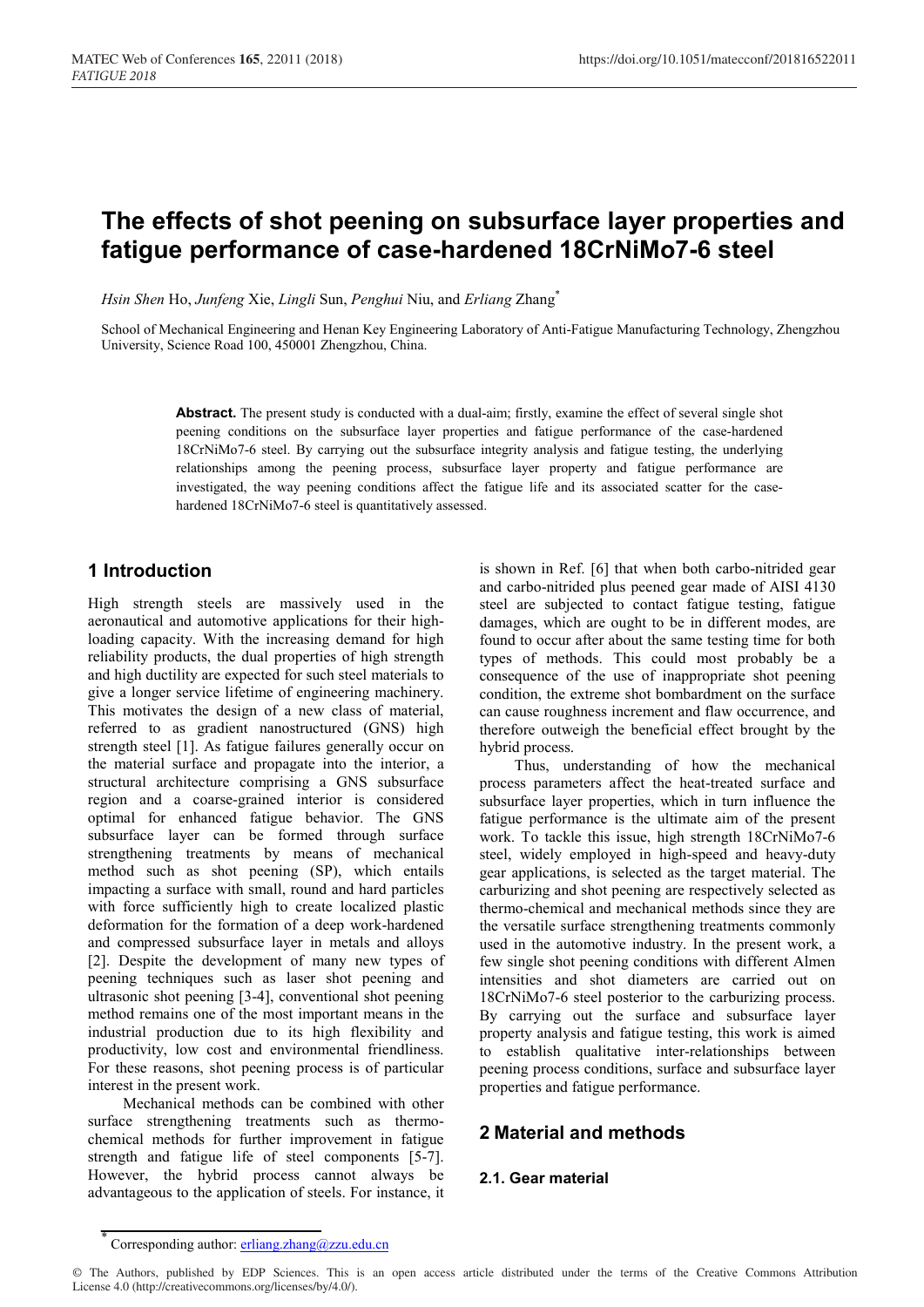In the present study, the target material is 18CrNiMo7-6 steel with its chemical composition summarized in Table 1. All the specimens are carburized in a controllable gas carburizing furnace, then subsequently quenched in oil to room temperature, and finally followed by tempering and cooling in air. The thermo-chemical conditions are utilized in agreement to gear heat treatment standard ANSI/AGMA B89-2004 [8].

**Table 1.** Chemical composition of 18CrNiMo7-6.

| <b>Element</b> | Composition (wt %) |  |
|----------------|--------------------|--|
| C              | $0.15 - 0.21$      |  |
| S              | $\leq 0.035$       |  |
| Si             | $\leq 0.40$        |  |
| Mn             | $0.50 - 0.90$      |  |
| P              | $\leq 0.025$       |  |
| Cr             | 1.50-1.80          |  |
| Ni             | 1.40-1.70          |  |
| Mo             | $0.25 - 0.35$      |  |
| Fe             | balance            |  |

## **2.2 Shot peening treatments**

The shot peening treatment is performed with the air blast shot peening machine. The specimens are treated by shot peening with different intensities and shot diameters. The intensities of peening are measured by the arc height of Almen specimens, varying from 0.25 mmA – 0.45 mmA . Cast steel balls with diameters of 0.3 mm and 0.6 mm are selected as shot blasting media in accordance to ISO 26910-1 [9]. The coverage of shot peening is 200 % for all peening processes, which is obtained by doubling the exposure time needed to achieve full coverage (100%). The different shot peening configurations of immediate interest are presented in Table 2.

**Table 2.** Shot peening parameters for case-hardened 18CrNiMo7-6 steel.

| Variant         | <b>Shot diameter</b><br>(mm) | Coverage<br>$(\%)$ | <b>Almen</b><br>intensity<br>(mm) |
|-----------------|------------------------------|--------------------|-----------------------------------|
| SP <sub>0</sub> |                              |                    |                                   |
| SP <sub>1</sub> | 0.3                          | 200                | 0.25                              |
| SP2             | 0.6                          | 200                | 0.25                              |
| SP3             | 0.6                          | 200                | 0.45                              |

## **2.3 Measurement methods**

The cross-section of the specimen is first mechanically polished using standard metallographic techniques, then chemically-etched by 8% Nital. The cross-section microstructure of the specimen is subsequently investigated by scanning electron microscopy (SEM) using Zeiss Auriga FIB-SEM at room temperature.

The microhardness is measured along the depth of the cross-section of the specimen using a Vickers microhardness tester with a load of 200g and a holding time of 10s.

The residual stress along the depth of the crosssection of the specimen is measured by the X-ray stress analyzer (LXRD, Proto, Canada) using Cr  $K\alpha$  radiation and martensitic {211} crystalline plane. The voltage and current are respectively 30 kV and 25 mA. The measured interference peaks are evaluated by the sin  $2\nu$  method with the diffraction angle (2 $\theta$ ) varying from -45° and 45°.

The surface state of the specimen is examined by Veeco Wyko NPFLEX optical profiler. The measured surface topography is characterized by amplitude surface roughness parameters in agreement to ISO 25178-2012 [10].

# **2.4 Fatigue testing**

Following the set-up and procedure for conducting the SAE single tooth bending fatigue test using a servohydraulic fatigue testing machine [11], the applied cyclic fatigue load is 0.82 of the yield stress of the bulk material, the stress ratio  $R = 0.01$  and the nominal cyclic frequency is 89 Hz at room temperature. Each test series includes six gear tooth specimens. All the specimens are tested until occurrence of fracture, else the tests are terminated at  $3 \times 10^6$  cycles.

# **3 Results and discussions**

# **3.1. Microstructure**

In Figure 1, the cross-sectional surface by SEM is presented for the carburized specimen with different microstructures.

**Fig. 1.** Cross-sectional SEM of SP0; the microstructure of (a) top surface region and (b) bulk material.



Figure 1 shows that three distinct regions can be recognized: the first region, a very thin white carbon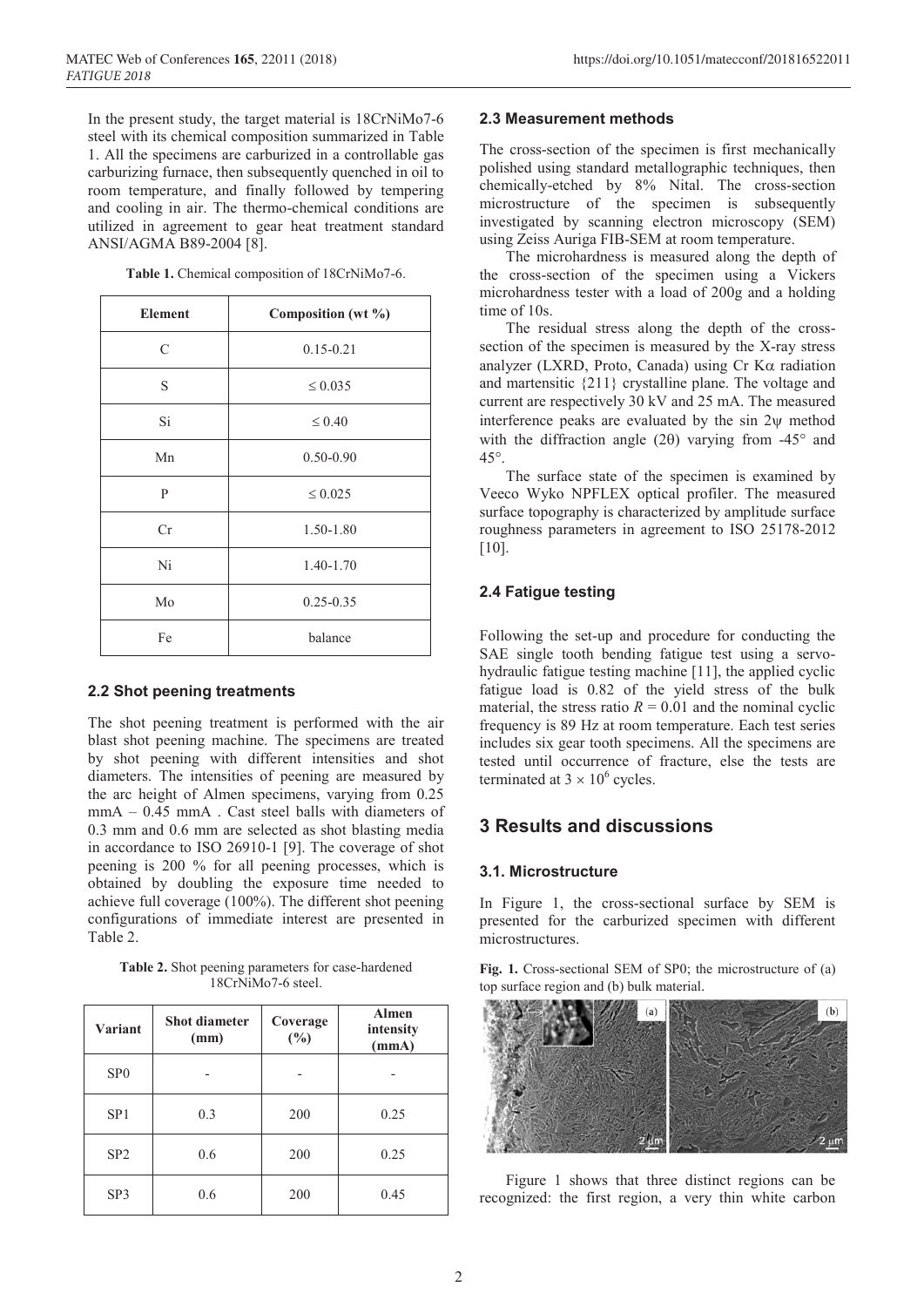oxide layer which is hard and brittle with the thickness lying between a few microns with the presence of the pores, carbides and micro-cracks within this oxidized layer; the second region, the case-hardened zone which consists mainly of martensite microstructure with a very small quantity of retained austenite and finely dispersed undissolved spherical carbide particles; and the third region, the bulk material, i.e. the substrate without any evidence of microstructural change.

Figure 2, illustrating SEM micrographs of the crosssection of 18CrNiMo7-6 steel subjected to the combined method, shows that shot peening performed after carburizing can not only suppress the porous structure at the outer oxidized layer but also change the microstructure of the near surface region of 18CrNiMo7- 6 steel.

**Fig. 2.** Cross-sectional SEM of SP3 specimen; the microstructure of (a) top surface region and (b) bulk material.



In fact, shot peening is a process which consists of projecting high-velocity shot particles by the action of an external force. So, when the external force reaches the critical stress required for dislocation movement, dislocation slip is generated and well-defined slip band structure is therefore formed. On the same slip plane, when the amount of dislocations impeded at the grain boundaries increases, the pile-ups of dislocations are formed [12]. Consequently, the phenomenon of stress concentration can easily occur in the vicinity of grain boundaries due to the heavy accumulation of the dislocations pile-ups against the boundaries. When a critical stress value is reached, the grain boundaries are destroyed and a high-density nano-scale deformation twins is formed. The intensive interactions between twin boundaries and dislocations may then lead to subsequent transformation of two-dimensional twin lamellae structures into three-dimensional nanograins with their boundary characteristics lying in the form of low-angle and high-angle. Herein, there are a considerable fraction of low-angle grain boundaries and a high density of dislocations resided in the non-equilibrium high-angle grain boundaries [13]. In addition to plastic deformationinduced grain refinement, strain-induced phase transformation is another mechanism by which nanosurface forms during shot peening. The strain-induced nucleation of martensite transformation can take place more dominantly at higher-energy grain boundaries due to their atomic structures and energies. Besides, the strain localization bands and deformation twins that accumulate high strain energy storage could also promote martensitic transformation. All these are elaborated here to show that the principal microstructural

changes induced by shot peening consist mainly of plastic deformation-induced grain refinement and straininduced phase transformation.

#### **3.2 Hardness**

Figure 3 presents the distributions of in-depth microhardness of all specimens. For SP0 carburized specimen, the maximum microhardness appears on the surface, then gradually decreases with increasing depth and finally reaches a stabilized value, which is wellaccepted to be a consequence of the declination of the carbon content from the surface to the center. Meanwhile, when shot peening is performed on casehardened steel, regardless of shot peening condition, a similar trend of the microhardness distribution is also observed, which is generally found to be attributed to the shot peening-induced reduction of plastic deformation from the outer surface to the center.

**Fig. 3.** Microhardness distribution curves of all surface treated specimens.



Case depth after thermo-chemical treatments is very often considered as a matter of convention. When fatigue characteristics are regarded, a microhardness value of 10% above the core microhardness is generally used to characterize the case depth [7]. The case depth is approximated to be ∼2250 µm, as exhibited in Figure 3.

The hybrid process of carburizing and shot peening has caused an increment in surface microhardness from the top surface up to a limited depth approximated to be ∼140 µm. Compared to the maximum surface microhardness of carburized SP0 specimen (784 HV $_{0.2}$ ), that of carburized and peened are estimated to increase by 9.3% for SP3 specimen (857 HV<sub>0.2</sub>), by 6.3% for SP2 specimen (833 HV $_{0.2}$ ), and by 5.2% for SP1 specimen (825 HV $_{0.2}$ ), which can be attributed to the presence of shot peening-induced structure consisting mainly of the martensitic state. The increase in the maximum surface microhardness caused by the increase of shot diameter is quite comparable to that resulted by the increase of Almen intensity. Indeed, the values of the maximum surface microhardness which are found to increase by ∼2.9% with the increment of the Almen intensity and by ∼1.0% with the increasing of the shot diameter shows that the maximum surface microhardness-increment is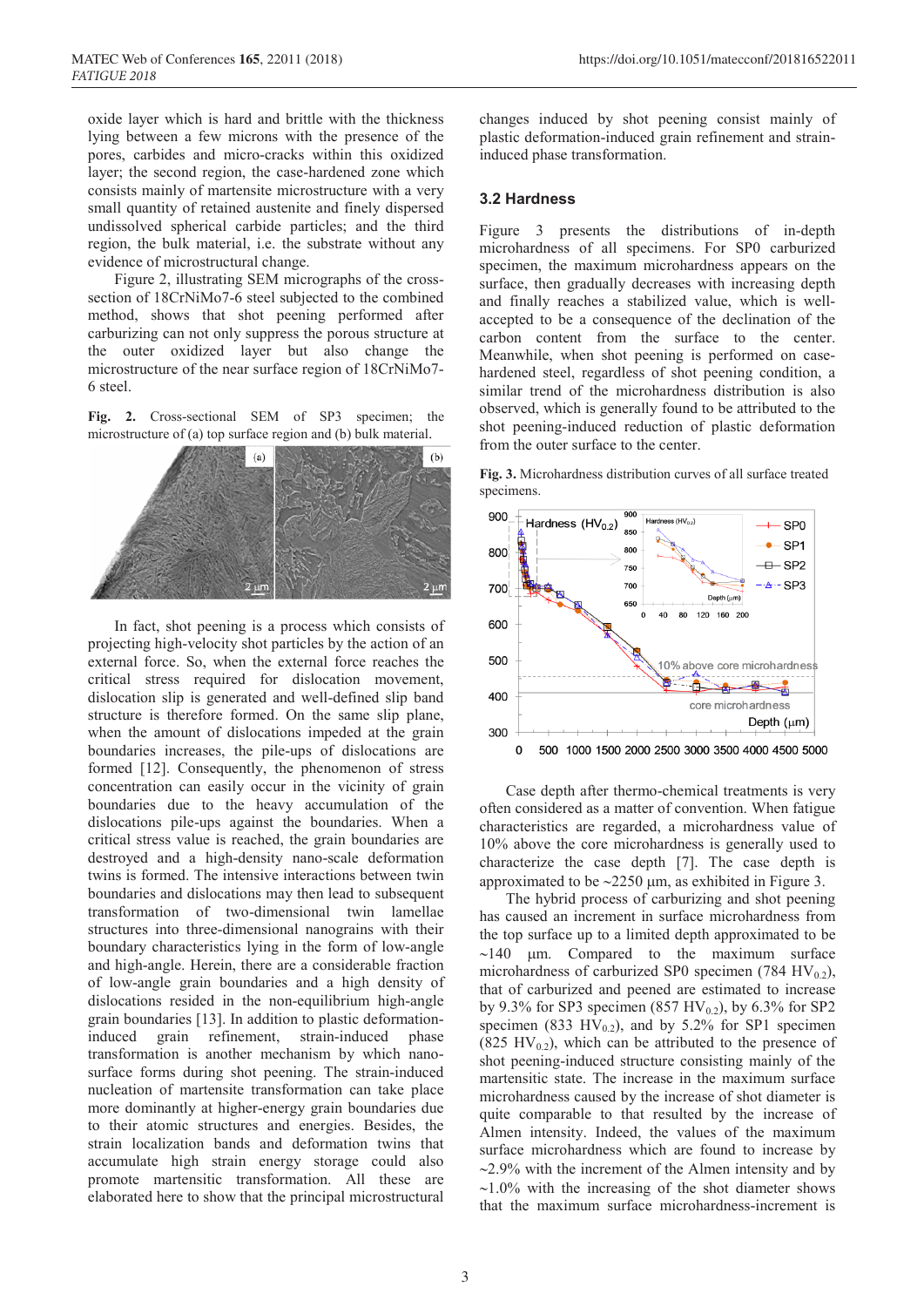restricted to some extent, which infers that the plastic deformation of 18CrNiMo7-6 steel subjected to the combined processing of shot peening and carburizing has reached a critical condition.

The results hereby obtained show that the thermochemical surface treatment is kind of advantageous in terms of microhardness distribution compared to mechanical surface treatment, in accordance with the results obtained in Ref. [14].

## **3.3 Residual stress**

In Figure 4, the residual stress in-depth distributions of all the surface treated specimens are depicted. It is shown that in the range of testing, all the specimens have similar trend of obvious compressive residual stress distribution; the top surface compressive residual stress first increases to a maximum (denoted as maximum compressive residual stress), then decreases gradually along the depth direction of the hardened layer and remains constant thereafter.

**Fig. 4.** Residual stress distribution curves of all surface treated specimens



As can be seen from the Figure 4, the increment of the process-induced top surface compressive residual stress and maximum compressive residual stress are much more important for the combined processing of carburizing and shot peening than the individual carburizing process only. The observation shows that shot peening process is highly beneficial in generating compressive residual stress as compared with the carburizing process.

Regardless of the shot peening process parameter, the values of the compressive residual stress are exhibited to be lower at the top surface than at the peak position and the maximum compressive residual stresses are revealed to be located in the subsurface region at the depth of ∼90 µm. The former is found to be resulted from the counteracting effects of not only the tensile residual stress but also the high surface roughness produced by prior machining. And the latter suggests that the steel material which undergoes plastic deformation has most probably reached a critical plastic deformation limit, and thus, the continuous impingement

of the shot particles would not further deepen the compressed subsurface region.

In Figure 4, the values of the compressive residual stress observed at the top surface and peak position are increasing with the increase of Almen intensity. This is because the increase in Almen intensity, which involves the increase in shot velocity, produces more kinetic energy and thereby, induces a greater amount of plastic deformation on the hardened surface region, and as a consequence the compressive residual stress is elevated. However, with an increase of the shot diameter, the top surface and maximum compressive residual stresses are on the decrease. This is because when larger diameter shots are projected on the surface of the specimen with a small-scale finite kinetic energy, a larger impact area is created, resulting thereby in a reduction of equivalent plastic strain and consequently, the compressive residual stress is lowered.

It can be seen at the top surface region that the effect of shot diameter is more significant than that of Almen intensity on the compressive residual stress; the decrease of shot diameter induces an increase of compressive residual stress by 42.0% while the increase of Almen intensity causes an increase of compressive residual stress by only 19.7%. It can also be observed from Figure 4 that the values of the compressive residual stress at the peak position ( $\sim$  90 µm) appear to be less severely affected by shot diameter rather than Almen intensity; the increase of Almen intensity leads to an increase in compressive residual stress by 8.5% but the compressive residual stress grows by only 1.8% with the decrease of shot diameter.

## **3.4 Roughness**

In what follows, the roughness characterization results are presented. The arithmetic mean height parameter (*S*a), which is a commonly used roughness parameter for characterization of measured surface texture, is used to discuss the surface states of treated specimens. With the *S*<sup>a</sup> value of ∼2.51 µm, the surface of the carburized specimen can be considered to be rather rough. In this instance, the roughness can be ascribed to the roughness left by machining (*c.f.* Figure 5(a)) but also to the formation of the oxide layer produced by carburizing (*c.f.* Figure 1(a)).

**Table 3.** *S*<sup>a</sup> values of all surface treated specimens.

| Variant         | $S_a(\mu m)$ |
|-----------------|--------------|
| SP <sub>0</sub> | 2.51         |
| SP <sub>1</sub> | 1.97         |
| SP <sub>2</sub> | 2.69         |
| SP3             | 1.89         |

It can be seen from Table 3 that the magnitude of roughness due to shot peening induced at the caburized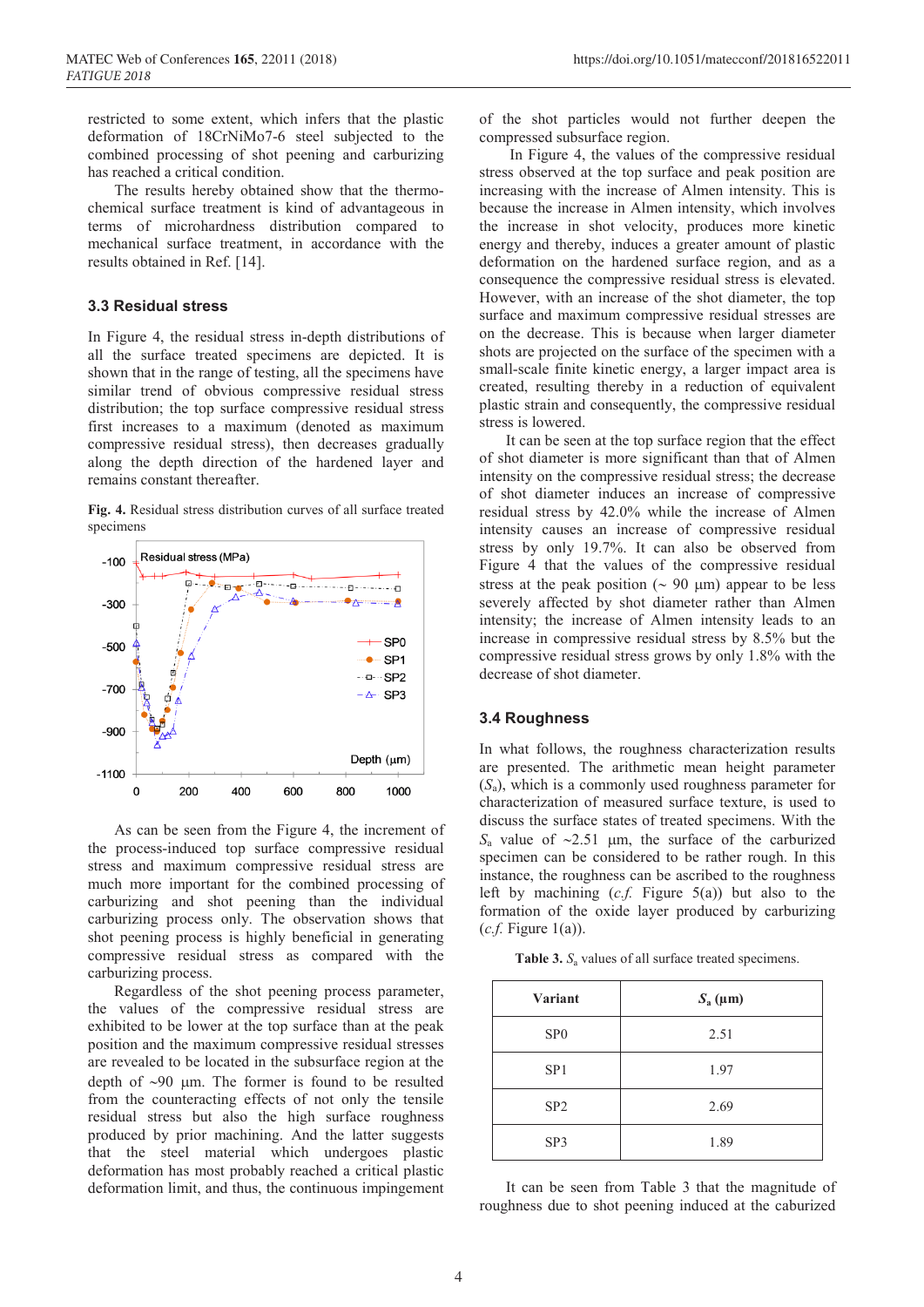specimen strongly depends on the applied shot peening conditions. When the Almen intensity is low, the impact of shot peening using smaller shot blasting particles is equivalent to the effect of surface polishing and as a consequence, surface roughness is reduced; the surface roughness of SP1 specimen (with  $S_a \approx 1.97$  µm, *c.f.* Figure 5(b)) is exhibited to decrease by 21.5% compared to that of SP0 specimen (with  $S_a \approx 2.51$  µm, *c.f.* Figure 5(a)). Though, the use of smaller shot media is unable to provide sufficient plastic deformation that could modify the surface texture left by the heat treatments and machining operations (*c.f.* Figure 5(b)). If shot peening is performed using larger shot blasting particles, the surface roughness is increased; the roughness of SP2 specimen (with  $S_a \approx 2.69$  µm, *c.f.* Figure 5(c)) is found to be 7.2% higher than that of SP0 specimen. Though, the use of larger shot media producing a higher level of plastic deformation would allow obtaining a more evenly distributed texture (*c.f.* Figure 5(c)).

**Fig. 5.** Surface topographies at the root surface of (a) SP0, (b) SP1, (c) SP2 and (d) SP3.



With increasing Almen intensity from 0.25 mmA to 0.45 mmA, the surface state of the specimen is improved and thus, the surface roughness is reduced; the *S*<sup>a</sup> value of SP3 specimen ( $\approx$  1.89  $\mu$ m, *c.f.* Figure 5(d)) is approximated to be 24.7% less than that of SP0 specimen. This can be explained by the fact that the very hard surface layer has been subjected to the "intense" shot peening process. It is worth mentioning that using a high Almen intensity at 200% coverage can be interpreted as if every portion of the hard surface has been treated with very high impact energy shot blasting particles for at least two times. Thereby, less plastic deformation is generated as the surface roughness is hardly altered and consequently, the surface roughness is considerably being lowered. This observation is found to be in accordance with the results exhibited in the literature [10].

#### **3.5 Fatigue test data**

The fatigue tests are carried out to examine the fatigue performance of all the surface treated specimens. In Figure 6, the fatigue lives  $(N_f)$  of these surface treated

specimens are depicted.  $N_f$  for case-hardened specimens is determined in the range of 14.8 -  $57.9 \times 10^3$  cycles. It is observed in the figure that the shot peening process has considerably improved the fatigue lives of casehardened specimens, which is attributed to the principal effects induced by shot peening, e.g. microstructure refinement, retained austenite reduction, microhardness amelioration, compressive residual stress generation and surface roughness alteration. It is worth noting that the trend of fatigue life improvement is highly dependent on the surface and subsurface layer properties of 18CrNiMo7-6 steel, which in return, are directly influenced by the shot peening conditions.





It is clearly shown in Figure 6 that  $N_f$  for SP2 specimens is the lowest and it is improved with an increment in the Almen intensity, as is exhibited for SP3 specimens. This considerable improvement is solely a consequence of the presence of deeper compressed work-hardened subsurface layer with ameliorated surface roughness in SP3 specimens. Meanwhile, SP1 specimens are found to have the highest  $N_f$  in spite of having moderate work hardening and compressive residual stress. The marked increase in  $N_f$  for SP1 specimens can be related to the fact that the magnitude of the surface roughness is the lowest among all peened specimens (*c.f.* Table 3). Nevertheless, the dispersion degree of the fatigue life of the SP1 specimen is found to be rather high, i.e. the repeatability rate of the SP1 specimen test sequences is rather low. This might be a consequence of the presence of the scatter in fatigue strength endowed by the surface and subsurface layer properties, which is unable to completely cause a shift in fatigue crack initiation site from a surface to subsurface location, and therefore cause the simultaneous occurrence of both surface and subsurface fatigue crack initiation in a fatigue testing series. This certainly intensifies the dispersion of the fatigue life.

## **4 Conclusions**

In this paper, the effect of different shot peening conditions on the surface and subsurface layer properties, and the fatigue performance of case-hardened 18CrNiMO7-6 steel has been investigated. The analysis